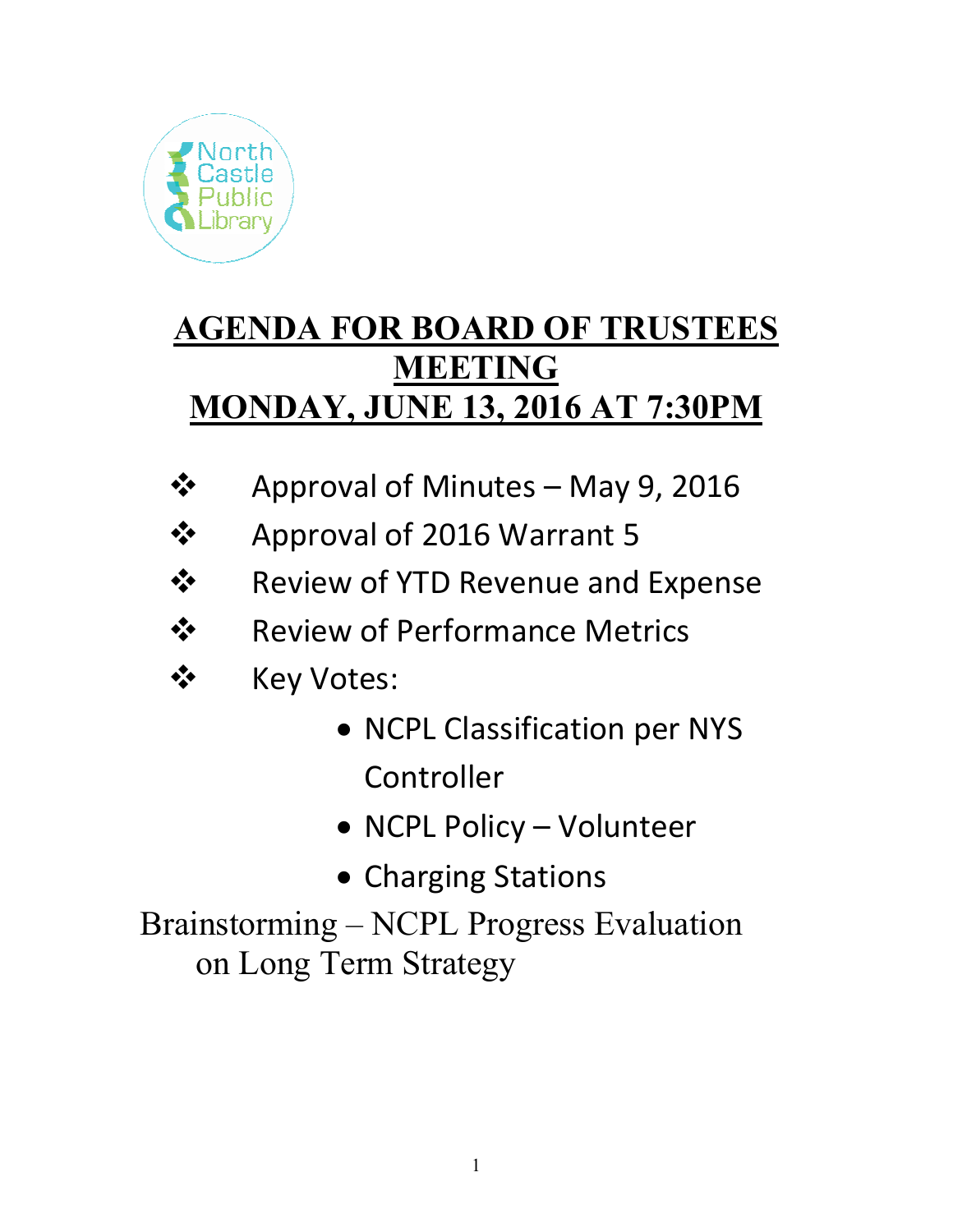### **North Castle Public Library**

#### **Library Board of Trustee Minutes – June 13, 2016**

Sean Ryan called meeting to order at 7:35PM

#### **In attendance:**

**Trustees:** Lisa Meyer Chorne, Jeanne Lapsker, Jennifer Paulson Lee, Stephanie Paul, David Charney, and Sean Ryan.

**Library:** Megan Dean, Edie Martimucci

**Friends:** Marilyn Heimerdinger

**Approval of Minutes**: A motion to approve the May 2016 minutes was made by Jennifer and seconded by David. All were in favor.

**NCPL 2016 Warrant 5** - Total expenses included in Warrant 5 are \$38,917.73 of which the Friends are paying \$7,917.73. Thank you Friends for your continuing support!!! Scott Stopnik has reviewed all invoices in this warrant and supports its approval. Thank you, Scott!!! Thanks also to Kieya Glaze for her financial support of our library!!! Motion to approve Warrant #5 was made by Stephanie and seconded by Lisa. All were in favor.

#### **Key Votes/Decisions:**

- Approval of changing the classification of NCPL with the NY State Comptroller's Office from a "discrete" organization to a "blended" organization. The comptroller expects separate financial reports from all discrete organizations. Since the Town of North Castle has reported and will continue to report NCPL's annual financials to the comptroller we will eliminate this requirement from the library by reclassification to a blended organization. David made motion. Second by Lisa. All were in favor.
- Approve of a new policy concerning volunteers defining clear guidelines of the role of a volunteer (attached). David made motion to approve. Jeanne second. All were in favor.
- Charging stations for patrons a new charging station service available from EBSCO was presented. Marilyn asked Edie to work with the Friends to see if support for this new service could be accommodated.

#### **Brainstorming – Performance ranking of strategic initiatives and enablers:**

The Board, our two directors and the president of the Friends ranked NCPL performance on the seven strategic initiatives and two strategic enablers in our Long Term Strategy. Ranking was done on a scale of 1-5 with 5 being the best. The average of the participants rankings were:

#### Initiatives:

- Grow our circulation 3.89.
	- Grow and diversify our library's programming 4.22.
	- Expand our "Virtual Library" and use of technology 2.67.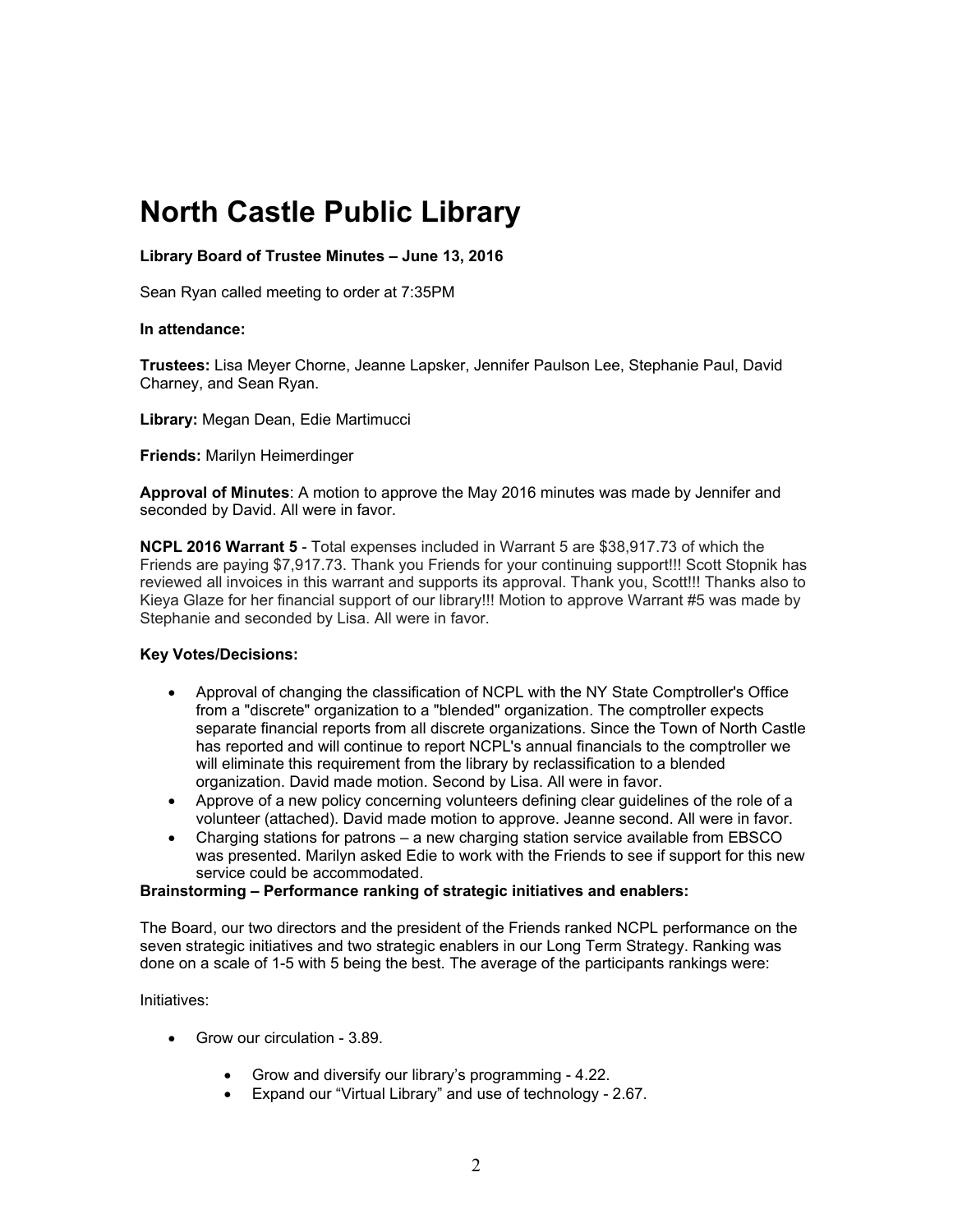- **Extend our community outreach 2.67.**
- Build an "Army of Library Advocates" to better market our library 2.11.
- Support our employees through robust staff development 4.00.
- Use measurements to drive our library transformation 3.44.

Enablers:

- Modernize our facilities and make them more flexible 3.67.
- Ensure our library is financially strong 4.67.

#### **Brainstorming – New ideas include:**

- NCPL Delivers a delivery service where a licensed employee of the NCPL will drop off and pick up books in order to offer personal service to those unable to come to the library and check out materials. This vehicle could be branded which in turn offers marketing of the library and its services to the immediate community.
- Establish "areas of expertise" i.e. Art and Technology. Art and Technology are wonderful companions and are linked to our library and to the Friends/Armonk Outdoor Art Show.
- Improve the level of Art within the library/library programming to further support the Friends and the success of the Armonk Art Show.
- Provide space and programming around traveling exhibits.
- Transformation of the magazine room into a gallery.
- Pop Up museums.
- Transforming the lobby into a café? Café possibly managed by local businesses.
- Offer a Student Art show where patrons are able to buy art (excluding the months around the Armonk annual Art Show).
- Create an art studio for youth
- Art nights.
- Display artist's work consignment?
- Hold a Spelling Bee for the community and/or writing contest that is developed in conjunction with the regions schools.
- Other Contests creative writing, musical talent, poetry, etc.
- Introduce Smartboards like in the schools.
- Establish "areas of expertise" i.e. art, tech/STEAM providing deeper levels of knowledge.
- Get any book in 48 hours.
- Drop-box at each branch to enable book pick-up after hours.
- Attract supporters even if they are not users of the library.
- Opt-in services that allow library to see more patron data and, in turn, deliver more services.
- Mobile app WLS is delivering.
- Infrastructure art playful outdoor kid's structure based on childhood story.
- Family literacy workshops.
- Memory jars.
- Innovation center.
- Technology lab/Technology nights.
- Expanded technology education advanced internet search, backing up data, cloud computing, social media, web development, graphic design, etc.
- Open e-Book App and ConnectEd like services.
- Maker spaces.
- Organize groups and provide space for learners developing specific skills to meet and help one another – potential to grow into business start-ups.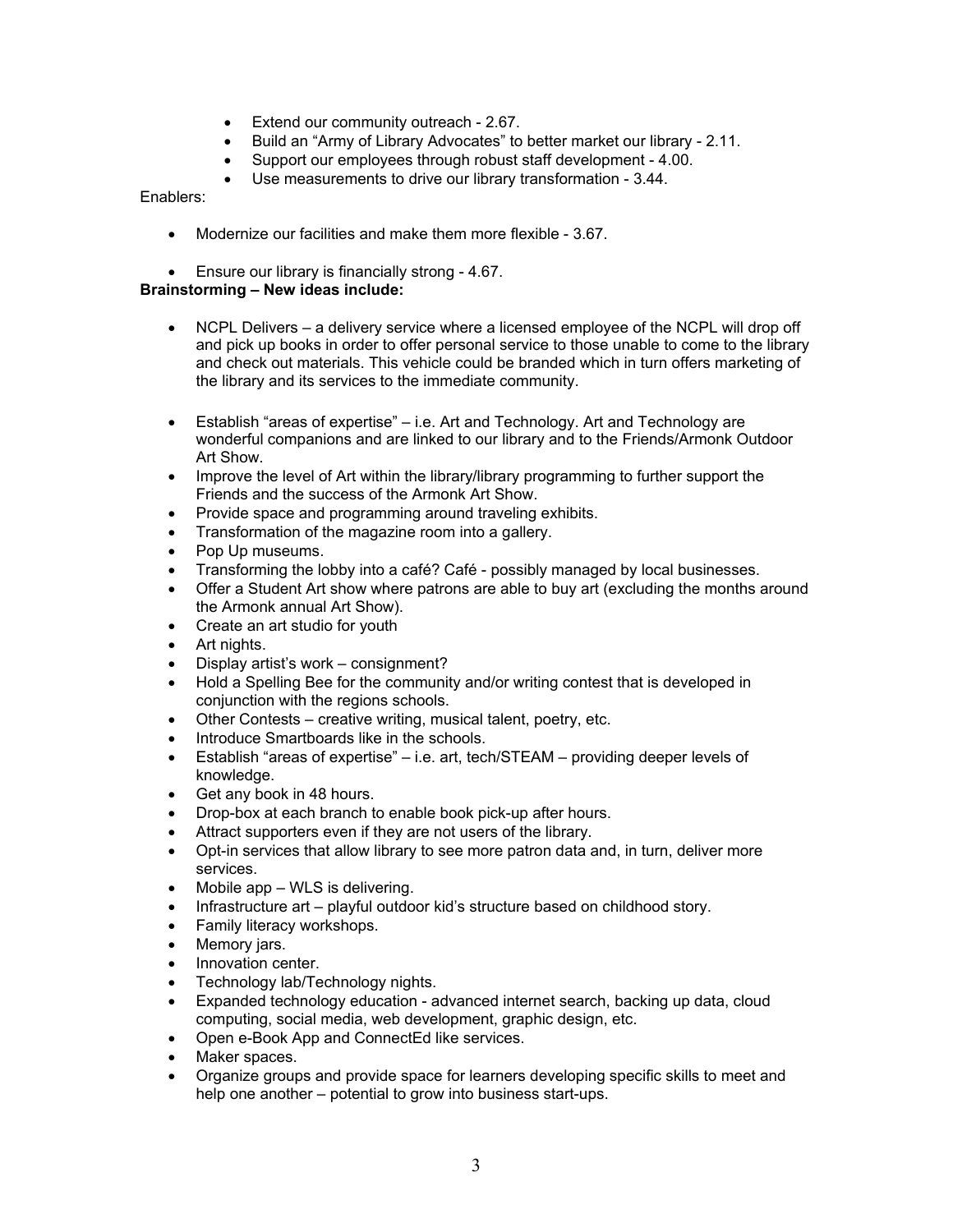- Website becomes a portal.
- Increased visual content on the website
- Increasing landscaping around both branches.
- Flowers throughout the library.

The meeting was adjourned at 9:24pm. Our next meeting will take place on July 11, 2016.

Respectfully submitted by,

Jennifer Paulson Lee